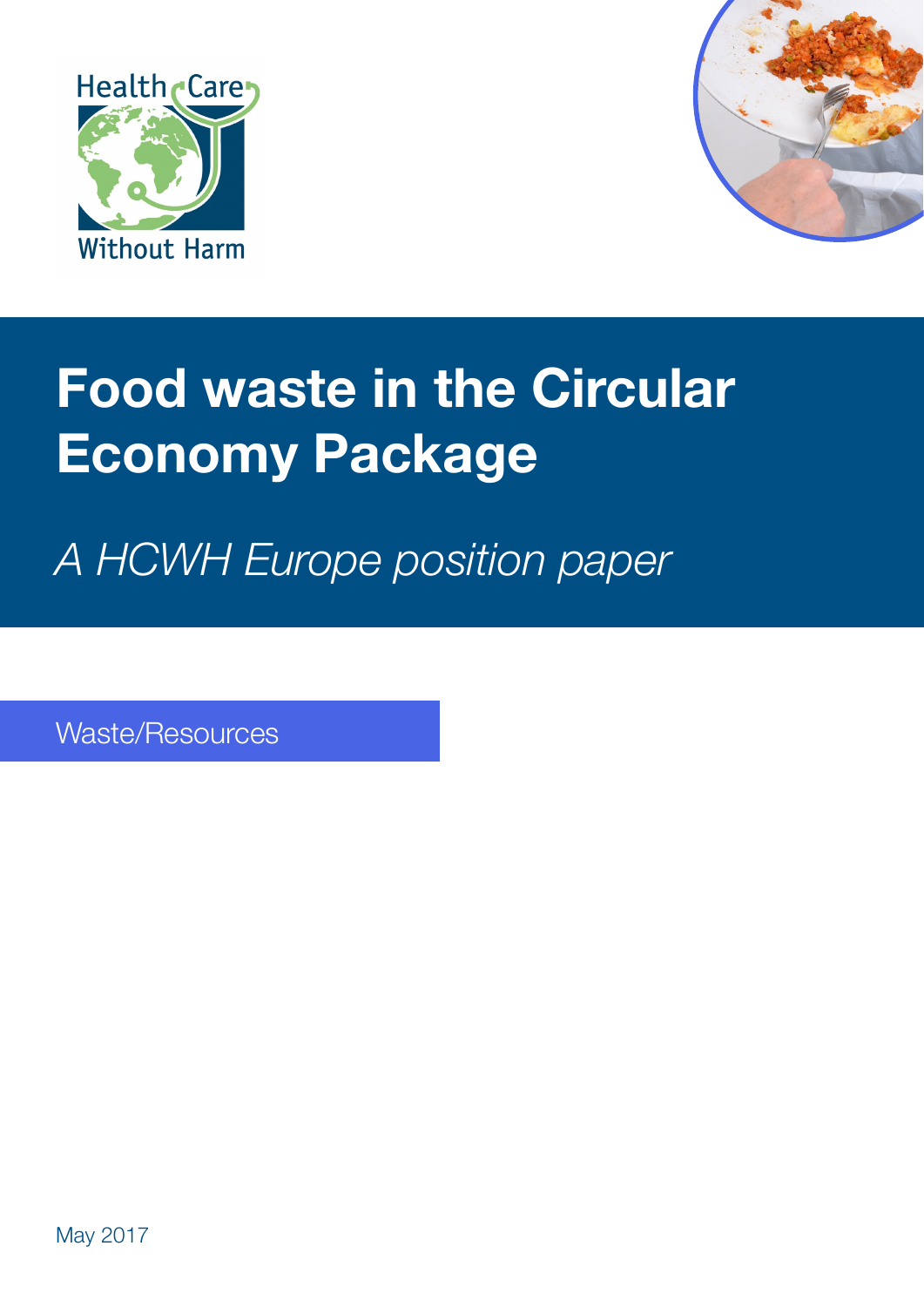### Introduction

HCWH Europe supports the European Commission's (EC) proposal for a Circular Economy Package to increase recycling of municipal waste, extend waste minimisation targets to all stages of the supply chain, and focus on food waste prevention. However, HCWH Europe is concerned about the limited consideration given to food waste in the Circular Economy Package. Food waste is a global problem that impacts the environment, the economy, and society as a whole. Food waste accounts for large amounts of greenhouse gas (GHG) emissions through the extensive exploitation of natural resources such as land, water, energy, and fuels that are required for food production and distribution.

A study from the Food and Agriculture Organization of the United Nations (FAO) published in 2013 estimates that each year one third of all food produced globally for human consumption never reaches consumers' tables. This same study estimates the global food-waste footprint to be approximately 4.4 Gt CO2eq (gigatonnes of CO2 equivalent) per year.<sup>1</sup> Consequently, the food industry is a major contributor to climate change, which causes major harm to both humans and the environment. In addition to the adverse health impacts of food production, vast amounts of time and money are also invested in the production of food. According to a 2014 FAO report, the economic cost of global food wastage amounts to \$1 trillion USD each year - not including environmental and social costs caused by food waste, such as the consequences of soil erosion due to intensive farming, or the adverse health effects due to pesticide exposure, for example.<sup>2</sup> When food is wasted at any stage of the supply chain, all of the invested resources and efforts are also wasted.

### Recommendations

To reduce this avoidable misuse of resources, which negatively impacts on human and environmental health through intense contribution to the exacerbation of climate change, HCWH Europe calls for more stringent waste legislation including food waste provisions, by incorporating the following amendments into the Directive proposal (COM(2015) 595 final) for amending Waste Framework Directive (WFD) 2008/98/EC.

#### **1. Establish a legally binding definition for "food waste"**

Currently, there is no common definition of "food waste" in the European Union, thus forcing Member States to work with different national definitions and, as a consequence, different methodologies to prevent and reduce food waste. A recent report published by the European Court of Auditors<sup>3</sup> highlights this major gap in food waste legislation and states that the lack of a European definition majorly contributes to the lack of coherent food waste data available across the EU.

To tackle an issue it must first be defined; therefore the success and efficiency of any measures to address the problem of food waste in Europe will require that a harmonised definition of 'food waste' is included into the revision of Directive 2008/98/EC.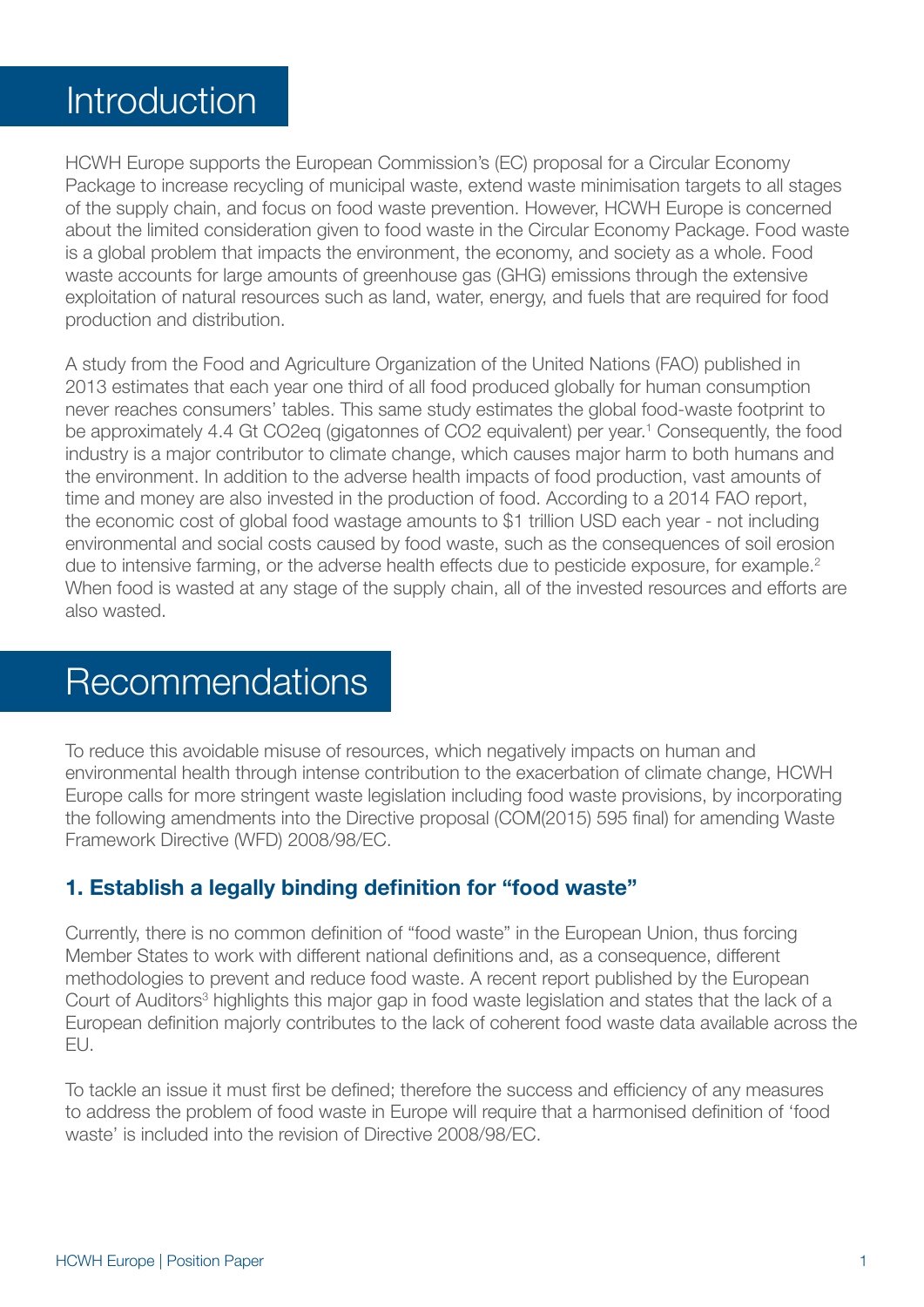HCWH Europe supports the definition proposed by the European Parliament as it addresses both edible and inedible food, however, the exclusion of primary production losses is regrettable.

"'Food waste' means food intended for human consumption, either in edible or inedible status, removed from the production or supply chain to be discarded, including at primary production, processing, manufacturing, transportation, storage, retail, and consumer levels, with the exception of primary production losses."

According to a recent UNEP study<sup>4</sup>, over half of food produced today is lost, wasted, or discarded as a result of inefficiencies in the human-managed food chain. It is crucial that any definition of food waste addresses all levels of the food supply chain (from primary production to consumption), in order to fully address the range of issues that can contribute to food being avoidably wasted.

Food waste can occur due to problems with machinery and infrastructure (such as cooling, storage, and transportation systems), which can be caused by a number of reasons such as poorly implemented or non-existent policies and regulations, or social and economic factors such as consumer behaviour. Legislative barriers on food quality and appearance and the leniency or strictness of trade agreements also massively contribute to food waste globally.<sup>5</sup>

According to the European Commission's FUSIONS project<sup>6</sup> and the European Court of Auditors7, there is a vast lack of data and regulation surrounding food wasted at primary production. HCWH Europe is concerned that the European Parliament's proposed definition will not address the great amount of food wasted at the primary production stage. More concerning than the exclusion of "primary production losses" from the EP's food waste definition, however, is the failure to define what is meant by "primary production losses" in any European legislation. The UN Food and Agriculture Organization8, and the EU Platform on Food Losses and Food Waste9 have made a clear distinction between food loss and food waste, however, this distinction is not reflected in European legislation. For the sake of clarity and coherence, clear and legally binding European wide definitions for both terms are needed.

#### **2. Introduce an EU food waste reduction target of at least 50% by 2030 across the entire supply chain**

In accordance with Sustainable Development Goal (SDG) 12.3<sup>10</sup>, HCWH Europe supports the EP's call for the inclusion of a food waste reduction target of 50% by 2030 (article 9, Paragraph 1.5). While HCWH Europe believes this target should be legally binding in order to meet SDG 12.3, at the very least the EU must include the proposed voluntary target into the next revision of the Waste Framework Directive 2008/98/EC in order to stimulate Member States (MS) to implement measures for significantly reducing food waste.

The current capacity and efficiency of food waste management systems is extremely varied across the 28 Member States; the disparity of their capacity to manage food waste is one of the main complexities surrounding the establishment of European food waste legislation. Yet in order to narrow the gap between MS's food waste experiences, the EU must be a leader by implementing legislative measure that will guide Member States with weaker food waste regulation to take the first steps, and to implement national food waste reduction policies and infrastructure.

HCWH Europe strongly believes that the current revision of the WFD 2008/98/EC is a unique opportunity to implement the legislative framework that will lay the foundation for achieving significant EU wide food waste reduction in the future.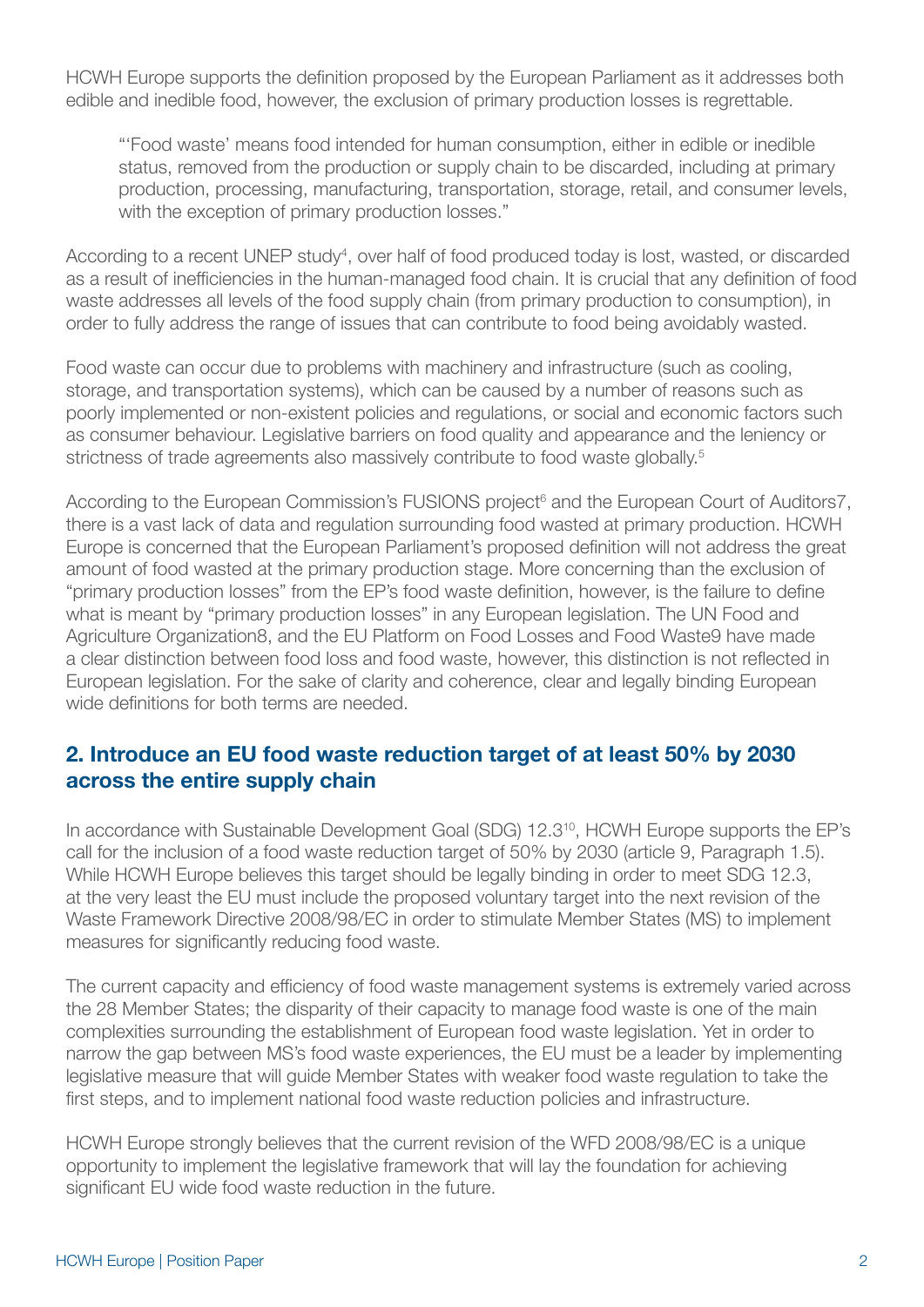HCWH Europe encourages Member States and individual sectors to set goals to achieve a reduction in food waste through national activities; The United Kingdom and The Netherlands have already set food waste reduction targets for example. The Courtauld Commitment in United Kingdom set a 20% reduction target in food and drink waste from manufacturing and retail by 2025,<sup>11</sup> and the Dutch government proposed a 20% reduction in food waste by 2015.<sup>12</sup> While these voluntary targets have not been reached yet, there has been impressive progress in research<sup>13</sup>, innovation, and campaigns<sup>14</sup> that are actively working to reduce and prevent food waste nationally, by sector,<sup>15</sup> and within local communities. Setting a national target to reduce food waste is not only crucial to motivate action, but to also raise public awareness amongst businesses, supply chains, and households to help encourage behaviour change, and food waste reduction at all levels.

#### **3. Establish a food waste hierarchy**

HCWH Europe supports the EP in its call to introduce a specific food waste hierarchy, in addition to the general waste hierarchy into Article 4 paragraph 1 of Directive 2008/98/EC on waste. The current waste hierarchy is a crucial element of waste legislation that sets priorities for waste prevention and management, however, food waste should be prioritised differently, allowing for more potential effective management of food waste. There are particular recovery processes that can only be applied to food, such as food donation to charities and social organisations, and using food waste for animal feed or composting. HCWH Europe is calling for a comprehensive food waste hierarchy that identifies the different processes of food waste disposal, and for this we supports the EP's proposed hierarchy:

- Source prevention
- Edible food rescue, prioritising human use over animal feed, and the reprocessing into nonfood products
- Organic recycling
- **Energy recovery**
- Disposal

#### **4. Establish a common methodology for the measurement and prevention of food waste in all Member States**

HCWH Europe is calling for the development of a methodology and a set of indicators capable of assessing and comparing food waste reductions achieved by the different Member States. This methodology should support actors in identifying and implementing appropriate actions to take at national, regional, and local level to not only measure but also prevent food waste.16 The methodology should consider efforts carried out by national and local authorities, as well as all sectors involved in different stages of the food supply chain. Both qualitative and quantitative indicators are needed for a reliable methodology; quantitative indicators are crucial to quantify the progress made, as well as to evaluate what food waste reduction means in economic terms.

The FUSIONS project has conducted research into the levels of food waste throughout the entire production and supply chain in the 28 EU countries. The data obtained demonstrates there is a vast lack of data on food waste across the supply chain, where less than one quarter of Member States were able to provide high quality data, and only for some stages of the supply chain. Nevertheless, this study is the most comprehensive estimate regarding the levels of food waste in the EU, and the gap in reliable data about food waste and food waste reduction shows that there is an urgent need to develop a common methodology.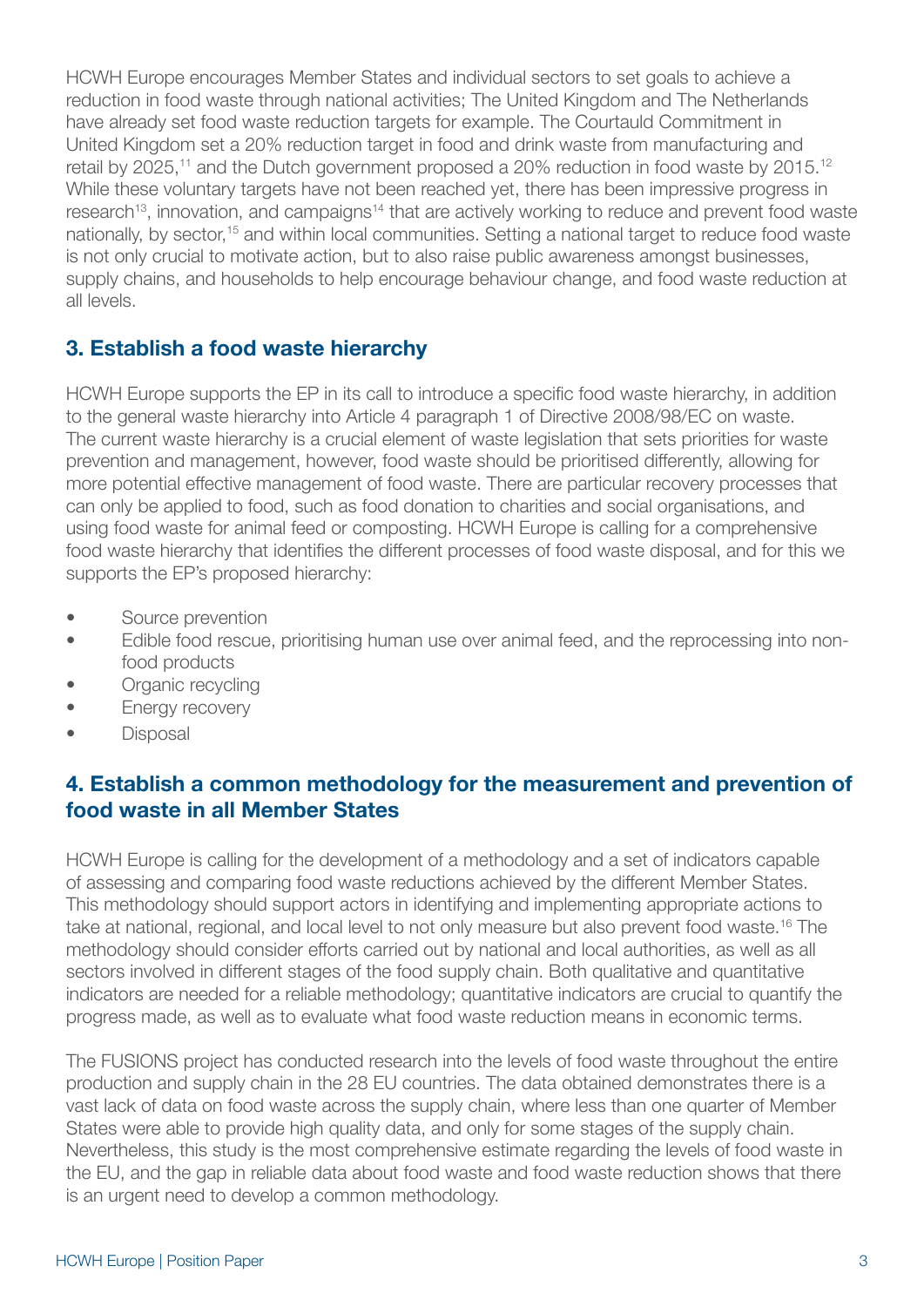#### **5. Set up guidelines for food waste prevention and management**

All the points mentioned above are essential tools that will work together to pave the way for a harmonised food waste management framework for Europe. Member States, however, will require assistance in the implementation of these tools. HCWH Europe calls on the European Commission to develop a series of guidelines for food waste prevention (such as the ones being developed for food donation)<sup>17</sup>, as well as quidelines for implementing the revised Waste Framework Directive and the food waste provisions that we hope will be present in the final adopted legislative text.

### Concluding remarks

HCWH Europe supports a circular economy in Europe including the reduction of food waste. The minimisation of waste in food and catering services is a challenge directly affecting European hospitals, where up to 30% of the food served is wasted, according to some studies.<sup>18,19,20,21,22</sup> Food waste in hospitals is caused by, among other things, unnecessarily large portion sizes and inefficient ordering systems that fail to harmonise the number of meals served to the number of patients. Additionally, most healthcare facilities in Europe rarely separate waste, and there are very few composting and recycling initiatives. HCWH Europe believes that food waste prevention and management should be made a priority in healthcare facilities, whilst ensuring that patients' nutritional requirements are met.

The healthcare sector (hospitals in particular), has the opportunity, and in line with the Hippocratic Oath to: 'First do no Harm', the moral obligation to inspire and guide other sectors at a local, regional, and national levels in the proper management of food waste. Reducing food waste helps the healthcare sector reduce its environmental and health impacts and at the same time saves money.

HCWH Europe calls on the European Council to consider HCWH Europe's suggestions in the debate on the Circular Economy Package, paving the way for Member States to work together towards achieving Sustainable Development Goal 12.3; helping to protect human and environmental health, save money, and halt the exploitation of natural resources.

These calls are supported by 51 organisations, in [this joint NGO statement.](http://bit.ly/2pAoBhn)